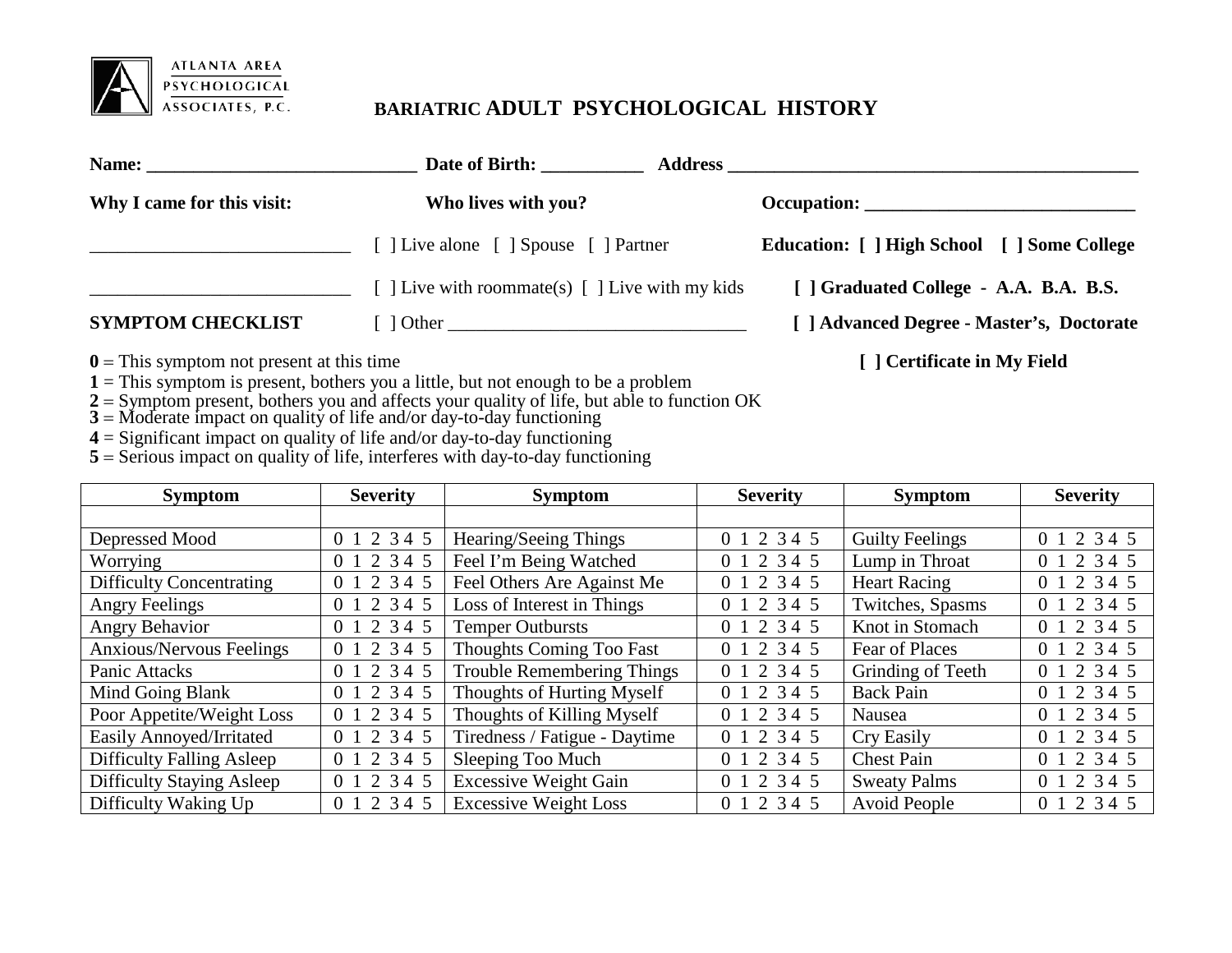

## **BARIATRIC ADULT PSYCHOLOGICAL HISTORY** Name: \_\_\_\_\_\_\_\_\_\_\_\_\_\_\_\_\_\_\_\_\_\_ Page 2

| Current Weight:                      |                                          |                                        |  |  |  |
|--------------------------------------|------------------------------------------|----------------------------------------|--|--|--|
|                                      | Surgeon Phone:                           | $\textbf{Fax:}$                        |  |  |  |
| What have you tried, to lose weight? | <b>Medical Issues Related to Weight:</b> |                                        |  |  |  |
| [ ] Weight Watchers                  | [ ] Pre-Diabetic                         | [ ] Diabetic: Type I Type II           |  |  |  |
| [ ] Jenny Craig/Nutrisystem          | [ ] High blood pressure                  | [ ] High Cholesterol                   |  |  |  |
| [ ] Over-the-counter diet pills      | [ ] Joint or other pain                  | [ ] Arthritis                          |  |  |  |
| [ ] Prescription diet pills          | [ ] Surgeries                            | [ ]Heart Problems/Circulation Problems |  |  |  |
| [ ] Doctor supervised diet           | [ ] Breathing Problems                   | [ ] Unable to Exercise                 |  |  |  |
| [ ] Fasting/Shakes                   |                                          |                                        |  |  |  |
| [ ] Atkins/Low Carb                  |                                          | [ ] Other Medical Problems:            |  |  |  |
| [ ] Exercise/Personal Trainer        |                                          |                                        |  |  |  |
| [ ] Other Weight Loss Approaches:    |                                          |                                        |  |  |  |

| <b>Medications</b> | <b>Medicine and Dosage</b> | What for? | <b>Medicine and Dosage</b> | What for? |
|--------------------|----------------------------|-----------|----------------------------|-----------|
| I take:            |                            |           |                            |           |
|                    |                            |           |                            |           |
|                    |                            |           |                            |           |
|                    |                            |           |                            |           |
|                    |                            |           |                            |           |
|                    |                            |           |                            |           |

- 
- 
- 
- 

[ ] Reaction to Anger/Resentment

[ ] Comfort, Reduce Sad Feelings [ ] Not enough time to Prepare Healthy Food [ ] Supportive [ ] Reduce Anxiety or Fear [ ] Feel obligated / pushed to eat (as a guest) [ ] Not Supportive

[ ] Reduce Anxiety or Fear [ ] Feel obligated / pushed to eat (as a guest) [ ] Self-Nurturing [ ] I cook a lot for my family

[ ] Self-Nurturing [ ] I cook a lot for my family [ ] Negative [ ] Reduce Attention From Others [ ] "Sweet Tooth" – crave unhealthy foods [ ] Partner w

[ ] Other: \_\_\_\_\_\_\_\_\_\_\_\_\_\_\_\_\_\_\_\_\_\_\_\_\_\_\_\_ [ ] Other: \_\_\_\_\_\_\_\_\_\_\_\_\_\_\_\_\_\_\_\_\_\_\_\_\_\_\_\_\_\_\_\_\_\_

#### **Reasons for Overeating: Others' Attitudes about my having the surgery:**

- 
- 
- 
- [ ] Partner worried I will leave after weight loss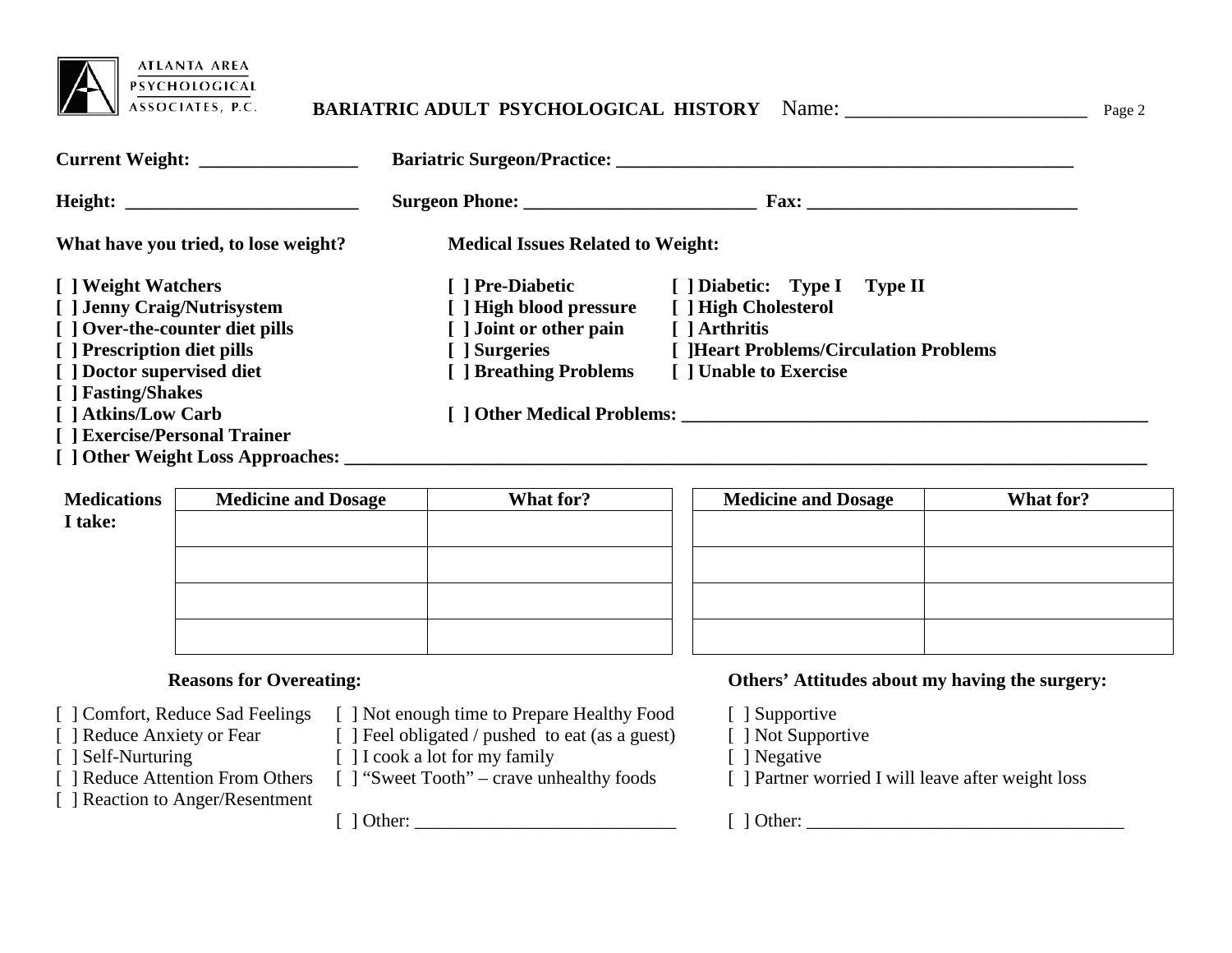

## **I have completed the following to qualify for bariatric surgery:**

- 
- 

- 
- [ ] Initial Surgical Consultation [ ] Medical Clearance Cardiac [ ] Bariatric Support Group [ ] Nutritional Consultation [ ] Medical Clearance Pulmonary  $\lceil$  ] Medical Clearance – Pulmonary

## **Has any other family member had problems with obesity?**  $\Box$  Yes  $\Box$  No

| <b>Which Family Member?</b> | <b>Relationship to You?</b> | What was counseling for? |
|-----------------------------|-----------------------------|--------------------------|
|                             |                             |                          |
|                             |                             |                          |
|                             |                             |                          |
|                             |                             |                          |

## **Have you ever been in counseling or seen a psychiatrist before? □ Yes □ No**

| <b>Name of Practitioner</b> | <b>Address of Practitioner</b> | <b>Phone</b> | When? | <b>How many Times?</b> |
|-----------------------------|--------------------------------|--------------|-------|------------------------|
|                             |                                |              |       |                        |
|                             |                                |              |       |                        |
|                             |                                |              |       |                        |
|                             |                                |              |       |                        |

### **Has any other family member seen a counselor or psychiatrist?**  $\Box$  Yes  $\Box$  No

| <b>Which Family Member?</b> | <b>Relationship to You?</b> | What was counseling for? |
|-----------------------------|-----------------------------|--------------------------|
|                             |                             |                          |
|                             |                             |                          |
|                             |                             |                          |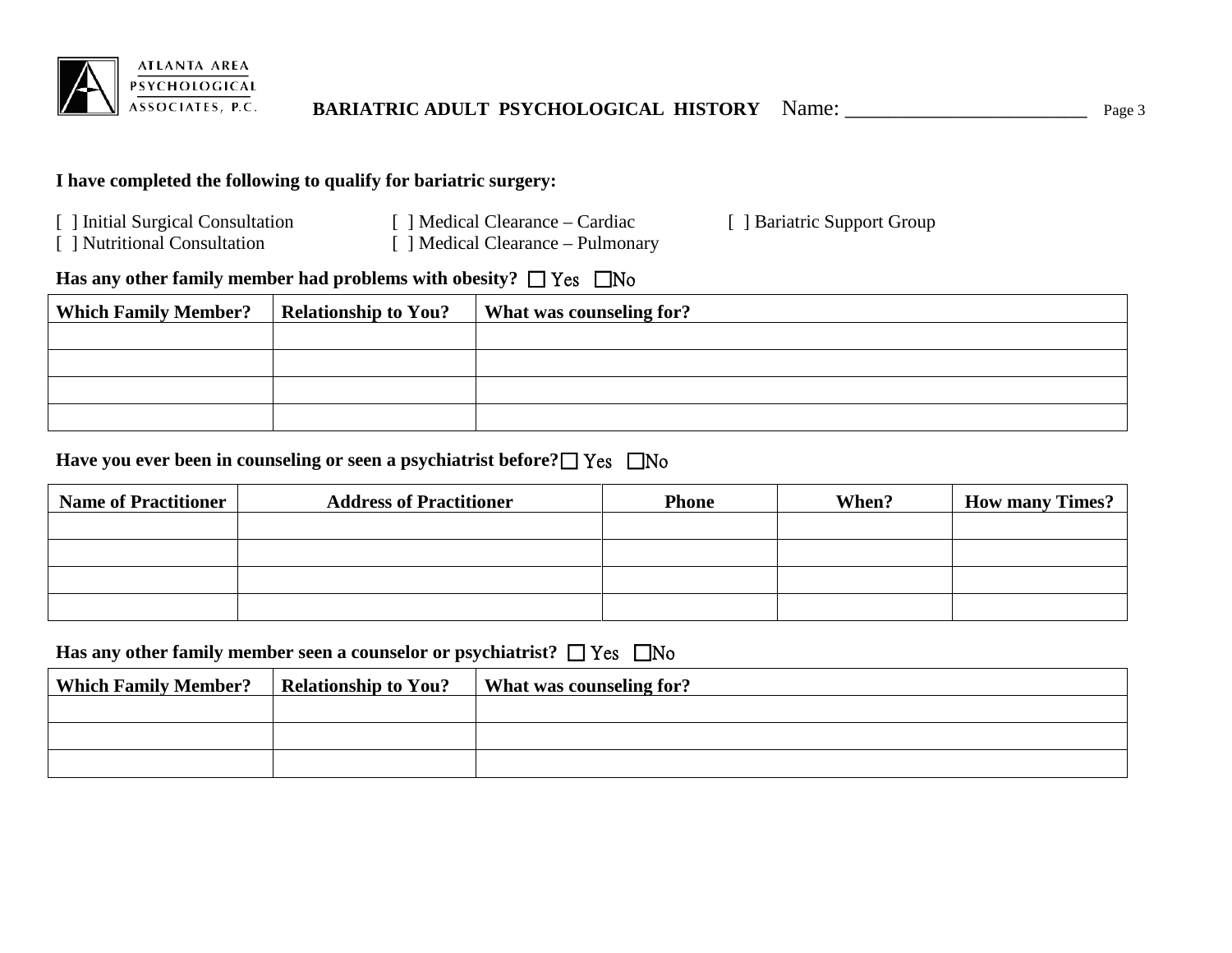

## **BARIATRIC ADULT PSYCHOLOGICAL HISTORY** Name: \_\_\_\_\_\_\_\_\_\_\_\_\_\_\_\_\_\_\_\_\_\_ Page 4

### Were you ever in a hospital for a psychiatric problem, or rehab for a drug/alcohol problem?  $\Box$  Yes  $\Box$  No

| <b>Name of Facility</b> | <b>City and State of Facility</b> | <b>Facility Phone</b> | <b>When Were You There?</b> For How Long? |  |
|-------------------------|-----------------------------------|-----------------------|-------------------------------------------|--|
|                         |                                   |                       |                                           |  |
|                         |                                   |                       |                                           |  |
|                         |                                   |                       |                                           |  |

|                             | Has any other family member been in a program for a psychiatric or substance use disorder? | $\Box$ No<br>$\exists$ Yes $\Box$ |  |
|-----------------------------|--------------------------------------------------------------------------------------------|-----------------------------------|--|
| <b>Which Family Member?</b> | <b>Relationship to You?</b>                                                                | What was it for?                  |  |
|                             |                                                                                            |                                   |  |
|                             |                                                                                            |                                   |  |
|                             |                                                                                            |                                   |  |

## **Has any family member used psychiatric medications?** \_\_\_\_\_\_\_\_\_\_\_\_\_\_\_\_\_\_\_\_\_\_\_\_\_\_\_\_\_\_\_\_\_\_\_\_\_\_\_\_\_\_\_\_\_\_\_\_\_\_\_\_\_\_\_\_\_\_\_\_\_\_\_\_\_\_\_

#### FAMILY HISTORY

#### **Behavioral Health Problems - History of Family (check all that apply):**

|                                | <b>Mother</b> | <b>Father</b> | <b>Sister</b> | <b>Brother</b> | Aunt | Uncle | <b>Children</b> | <b>Grandparents</b> |
|--------------------------------|---------------|---------------|---------------|----------------|------|-------|-----------------|---------------------|
| <b>Anger / Rage / Violence</b> |               |               |               |                |      |       |                 |                     |
| <b>Alcohol / Drug Problems</b> |               |               |               |                |      |       |                 |                     |
| <b>Anxiety / Worry</b>         |               |               |               |                |      |       |                 |                     |
| <b>Attention Deficit</b>       |               |               |               |                |      |       |                 |                     |
| <b>Bipolar / Mood Swings</b>   |               |               |               |                |      |       |                 |                     |
| <b>Depression</b>              |               |               |               |                |      |       |                 |                     |
| <b>Eating Disorder</b>         |               |               |               |                |      |       |                 |                     |
| <b>Obesity / Eating</b>        |               |               |               |                |      |       |                 |                     |
| <b>Obsessive or Hoarding</b>   |               |               |               |                |      |       |                 |                     |
| Schizophrenia                  |               |               |               |                |      |       |                 |                     |
| <b>Suicide or Attempt</b>      |               |               |               |                |      |       |                 |                     |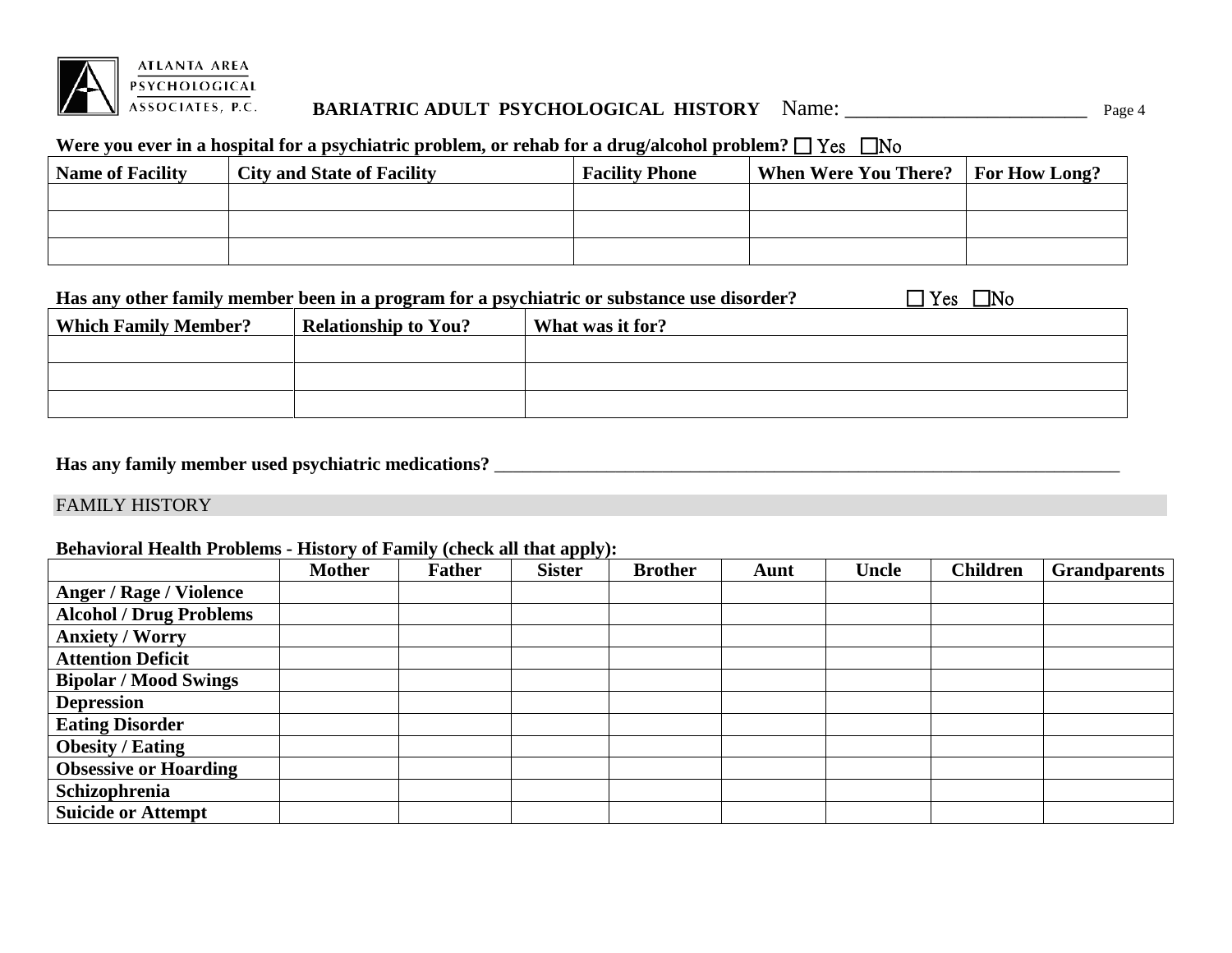|                 |                 | Who was present during childhood? |                                   | <b>Parents' current marital status:</b>   | <b>Describe your parents:</b>              |               |
|-----------------|-----------------|-----------------------------------|-----------------------------------|-------------------------------------------|--------------------------------------------|---------------|
|                 | Entire<br>Time  | Part of<br>Time                   | <b>NOT</b><br>at all              | [ ] still married to each other           | <b>Father</b>                              | <b>Mother</b> |
| Mother          | $[\ ]$          | $\begin{bmatrix} \end{bmatrix}$   | $\begin{bmatrix} 1 \end{bmatrix}$ |                                           |                                            |               |
| Father [ ]      |                 | $\begin{bmatrix} \end{bmatrix}$   | $\begin{bmatrix} \end{bmatrix}$   |                                           |                                            |               |
| Stepmother      | $\Box$          | $\begin{bmatrix} \end{bmatrix}$   | $[\ ]$                            | [ ] mother remarried ______ times         |                                            |               |
| Stepfather      | $\Box$          | $\begin{bmatrix} \end{bmatrix}$   | $\begin{bmatrix} \end{bmatrix}$   | [ ] father remarried _______ times        |                                            |               |
| Brother(s)      | $\lceil \rceil$ | $\begin{bmatrix} \end{bmatrix}$   | $\begin{bmatrix} 1 \end{bmatrix}$ | [ ] mother living with someone            | Describe your childhood family experience: |               |
| $Sister(s)$ [ ] |                 | $\begin{bmatrix} \end{bmatrix}$   | $\begin{bmatrix} \end{bmatrix}$   | [ ] father living with someone            | [ ] outstanding home environment           |               |
| Other: $[ ]$    |                 |                                   | [ ]                               | [ ] mother deceased for <u>___</u> years  | [ ] normal home environment                |               |
|                 |                 |                                   |                                   | [ ] father deceased for <u>same</u> years | [ ] chaotic home environment               |               |

# **Your family's economic status: Check all that characterize your childhood experience:**

| Wealthy                                                            | Poor    | Loving/Supportive  | Stable                         | Variable                   | ] Unstable |  |  |  |  |
|--------------------------------------------------------------------|---------|--------------------|--------------------------------|----------------------------|------------|--|--|--|--|
| Middle Class                                                       | Welfare | Verbally Abusive   | Parents Argued a Lot           | <b>Emotionally Abusive</b> |            |  |  |  |  |
| Working Class                                                      |         | Physically Abusive | [ ] Little Memory of Childhood |                            |            |  |  |  |  |
| Difficult or Traumatic Events that happened during your childhood: |         |                    |                                |                            |            |  |  |  |  |
|                                                                    |         |                    |                                |                            |            |  |  |  |  |

**Age of leaving family home: Reason for leaving:** \_\_\_\_\_\_\_\_\_\_\_\_\_\_\_

 $\overline{\phantom{a}}$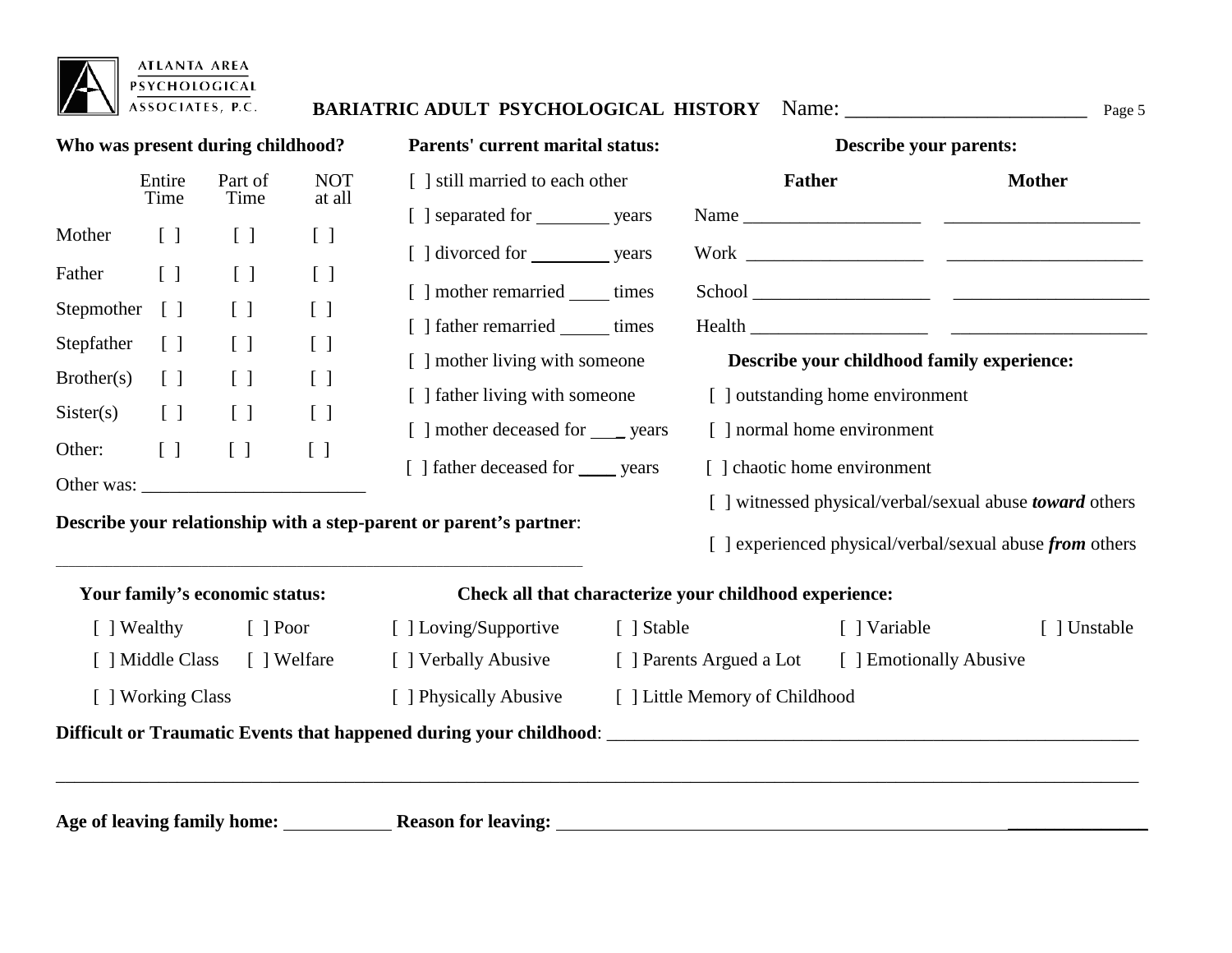

# **BARIATRIC ADULT PSYCHOLOGICAL HISTORY** Name: \_\_\_\_\_\_\_\_\_\_\_\_\_\_\_\_\_\_\_\_\_\_ Page 6

**CURRENT FAMILY STATUS**

| <b>My Marital status:</b>                                                                           | <b>My Intimate relationship:</b>            | List all persons currently living in your household: |  |  |  |  |  |
|-----------------------------------------------------------------------------------------------------|---------------------------------------------|------------------------------------------------------|--|--|--|--|--|
| [ ] single, never married                                                                           | [ ] never been in committed relationship    |                                                      |  |  |  |  |  |
| [ ] engaged _______ months                                                                          | [ ] not currently in committed relationship |                                                      |  |  |  |  |  |
| [ ] married for _______ years                                                                       | [ ] currently in a committed relationship   |                                                      |  |  |  |  |  |
| [ ] divorced for _______ years                                                                      | <b>Relationship satisfaction:</b>           |                                                      |  |  |  |  |  |
| [ ] separated for <u>years</u>                                                                      | [ ] very satisfied with relationship        |                                                      |  |  |  |  |  |
| [ ] divorce in process                                                                              | [ ] satisfied with relationship             |                                                      |  |  |  |  |  |
| [ ] live-in for ________ years                                                                      | [ ] partially satisfied with relationship   |                                                      |  |  |  |  |  |
| prior marriages (self)                                                                              | [] dissatisfied with relationship           |                                                      |  |  |  |  |  |
| prior marriages (partner)                                                                           | [] very dissatisfied with relationship      |                                                      |  |  |  |  |  |
|                                                                                                     |                                             |                                                      |  |  |  |  |  |
|                                                                                                     |                                             |                                                      |  |  |  |  |  |
| Do you feel that you have a purpose in life? Y N Were you raised with a religion? Y N Denomination? |                                             |                                                      |  |  |  |  |  |
|                                                                                                     |                                             |                                                      |  |  |  |  |  |

**Do you currently practice any spiritual activities such as meditation, etc. Y N \_\_\_\_\_\_\_\_\_\_\_\_\_\_\_\_\_\_\_\_\_\_\_\_\_\_\_\_\_\_\_\_\_\_\_\_\_\_\_\_\_\_\_\_\_\_\_\_\_\_**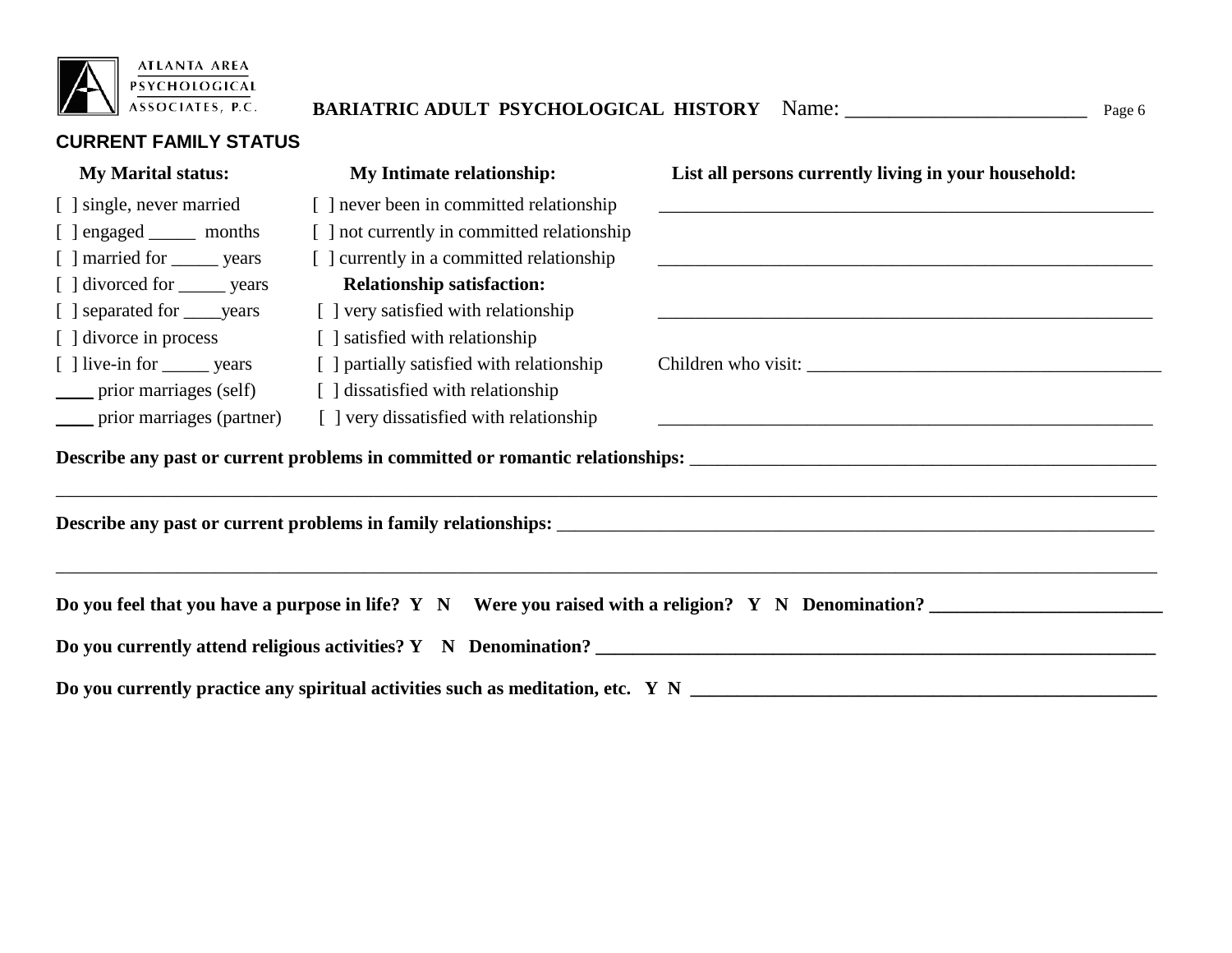

# MEDICAL HISTORY (check all that apply)

| Describe current physical health:                                                                                                                                                                                              |                 | Is there a history of any of the following in your family:                       |                                                                 |                       |  |  |  |  |
|--------------------------------------------------------------------------------------------------------------------------------------------------------------------------------------------------------------------------------|-----------------|----------------------------------------------------------------------------------|-----------------------------------------------------------------|-----------------------|--|--|--|--|
| [ ] Excellent [ ] Good [ ] Fair                                                                                                                                                                                                | $\lceil$   Poor | [ ] tuberculosis                                                                 | [ ] heart disease                                               | [ ] behavior problems |  |  |  |  |
| List name of primary care physician:                                                                                                                                                                                           |                 |                                                                                  | [ ] birth defects [ ] high blood pressure                       | [ ] alcoholism        |  |  |  |  |
|                                                                                                                                                                                                                                |                 | [ ] drug abuse                                                                   | [] thyroid problems [] diabetes                                 |                       |  |  |  |  |
| <b>List name of psychiatrist:</b> (if any):                                                                                                                                                                                    |                 | [ ] cancer                                                                       | [ ] Alzheimer's disease/dementia                                |                       |  |  |  |  |
| Name 1 Stroke 2 and 2 and 2 and 2 and 2 and 2 and 2 and 2 and 2 and 2 and 2 and 2 and 2 and 2 and 2 and 2 and 2 and 2 and 2 and 2 and 2 and 2 and 2 and 2 and 2 and 2 and 2 and 2 and 2 and 2 and 2 and 2 and 2 and 2 and 2 an |                 |                                                                                  | [ ] mental disability                                           |                       |  |  |  |  |
|                                                                                                                                                                                                                                |                 | [ ] other chronic or serious health problems: __________________________________ |                                                                 |                       |  |  |  |  |
| List any abnormal lab test results:                                                                                                                                                                                            |                 |                                                                                  | Describe any serious hospitalization or accidents you have had: |                       |  |  |  |  |
| Date Result Result Result Result Result Result Result Result Result Result Result Result Results Results Results Results Results Results Results Results Results Results Results Results Results Results Results Results Resul |                 |                                                                                  |                                                                 |                       |  |  |  |  |
| CHRONIC PAIN PROBLEMS (check all that apply)<br>Choose a number from 0-10 that best describes your ongoing pain (circle) $0 \quad 1 \quad 2 \quad 3 \quad 4 \quad 5 \quad 6 \quad 7 \quad 8 \quad 9 \quad 10$                  |                 |                                                                                  |                                                                 |                       |  |  |  |  |
|                                                                                                                                                                                                                                |                 |                                                                                  |                                                                 |                       |  |  |  |  |
|                                                                                                                                                                                                                                |                 |                                                                                  |                                                                 |                       |  |  |  |  |
|                                                                                                                                                                                                                                |                 |                                                                                  |                                                                 |                       |  |  |  |  |
|                                                                                                                                                                                                                                |                 |                                                                                  |                                                                 |                       |  |  |  |  |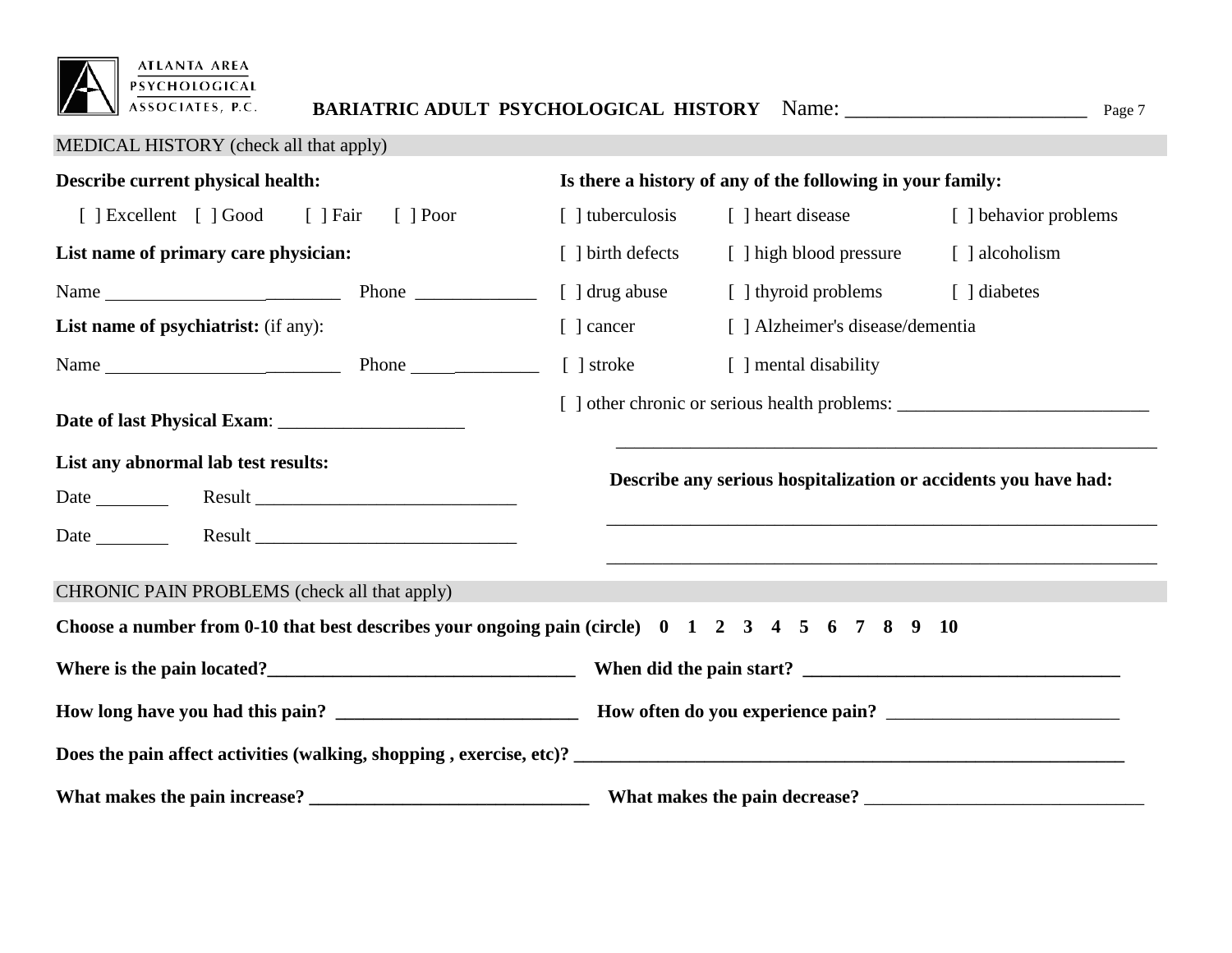

\_\_\_\_\_\_\_\_\_\_\_\_\_\_\_\_\_\_\_\_\_\_\_\_\_\_\_\_\_\_ \_\_\_\_\_\_\_\_\_\_\_\_\_\_\_\_\_\_\_\_\_\_\_\_\_\_\_\_ \_\_\_\_\_\_\_\_\_\_\_\_\_\_\_\_\_\_\_\_\_\_\_\_\_\_\_\_\_\_\_\_\_\_

### OTHER HEALTH ISSUES (check all that apply):

**Allergies? Food Allergies: Y N Medication Allergies: Y N Environmental Allergies: Y N**

**Describe** any health problems or issues you had during childhood:

| SOCIO-ECONOMIC SITUATION (check all that apply) |                                   |                                 |                                     |  |  |  |  |
|-------------------------------------------------|-----------------------------------|---------------------------------|-------------------------------------|--|--|--|--|
| Living situation:                               | Social support system:            | <b>Sexual history:</b>          |                                     |  |  |  |  |
| [ ] housing is adequate                         | [ ] supportive network            | heterosexual orientation        | [ ] NOT currently sexually active   |  |  |  |  |
| [ ] no stable home                              | $\lceil$ 1 few or no friends      | [] homosexual orientation       | age of first sexual experience      |  |  |  |  |
| [ ] housing overcrowded                         | [ ] distant from parents/siblings | bisexual orientation            | [1] history of promiscuity          |  |  |  |  |
| dependent on others                             | [ ] isolate myself                | currently sexually active       | history of unsafe sex               |  |  |  |  |
| housing dangerous/deteriorating                 | just my romantic partner          | currently sexually satisfied    | terminated pregnancy                |  |  |  |  |
| I living companions dysfunctional               | I friends have similar prob's     | currently sexually dissatisfied | ] age at first pregnancy/fatherhood |  |  |  |  |
| drinking/drugs used in the home                 |                                   | sexually transmitted disease    | I history of miscarriage            |  |  |  |  |

\_\_\_\_\_\_\_\_\_\_\_\_\_\_\_\_\_\_\_\_\_\_\_\_\_\_\_\_\_\_\_\_\_\_\_\_\_\_\_\_\_\_\_\_\_\_\_\_\_\_\_\_\_\_\_\_\_\_\_\_\_\_\_\_\_\_\_\_\_\_\_\_\_\_\_\_\_\_\_\_\_\_\_\_\_\_\_\_\_\_\_\_\_\_\_\_\_\_\_\_\_\_\_\_\_\_\_\_\_\_\_\_\_\_\_\_\_

Additional information: \_\_\_\_\_\_\_\_\_\_\_\_\_\_\_\_\_\_\_\_\_\_\_\_\_\_\_\_\_\_\_\_\_\_\_\_\_\_\_\_\_\_\_\_\_

[ ] employed and satisfied [ ] never in military Cultural identity? (ethnicity, religion): \_\_\_\_\_\_\_\_\_\_\_\_\_\_\_\_\_\_\_\_\_\_\_\_ [ ] employed and unsatisfied [ ] military – Hon. Discharge [ ] unemployed now [ ] military – other Discharge Community/Recreational activities? **Y N** \_\_\_\_\_\_\_\_\_\_\_\_\_\_\_\_\_\_\_\_\_\_ [ ] often unemployed [ ] discipline problems [ ] coworker conflicts [ ] ] problems after discharge [ ] coworker conflicts [ ] problems after discharge Still Participate? **Y N** \_\_\_\_\_\_\_\_\_\_\_\_\_\_\_\_\_\_\_\_\_\_\_\_\_\_\_\_\_\_\_\_\_\_\_\_\_\_ [ ] lost several jobs [ ] disabled

- 
- 
- 
- 
- 
- $\overline{ }$ [  $\overline{ }$  Post-Traumatic Stress]

### **Employment:** Military history: Cultural/spiritual/recreational history: